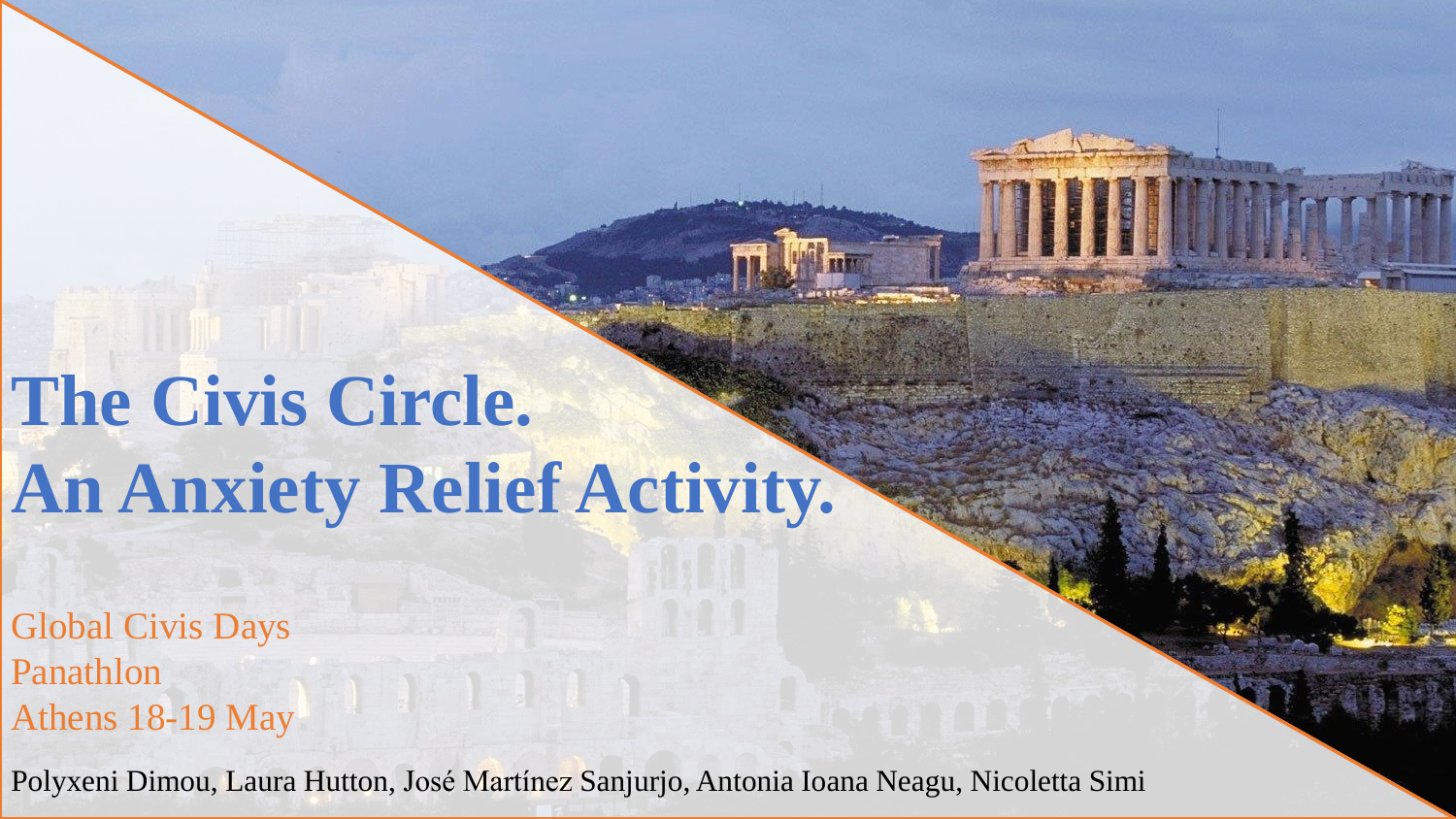#### **AN UNIVERSITY FOR ALL: TARGETING THE ISSUE OF ANXIETY**

#### Anxiety and depression top list of problems teens see among their peers

% of teens saying each of the following is a amona people their age in the community where they live

Major problem Minor problem Not a problem



Note: Share of respondents who didn't offer an answer not shown. Source: Survey of U.S. teens ages 13 to 17 conducted Sept. 17-Nov. 25, 2018.

"Most U.S. Teens See Anxiety and Depression as a Major Problem Among Their Peers"

#### PEW RESEARCH CENTER



**% increase in anxiety among students during covid-19**



**COVID-19 pandemic triggers** 25% increase in prevalence of anxiety and depression worldwide

Wake-up call to all countries to step up mental health services and support

2 March 2022 | News release | Reading time: 3 min (927 words)

#### postcovid precovid

Lee, J., Jeong, H. J., & Kim, S. (2021).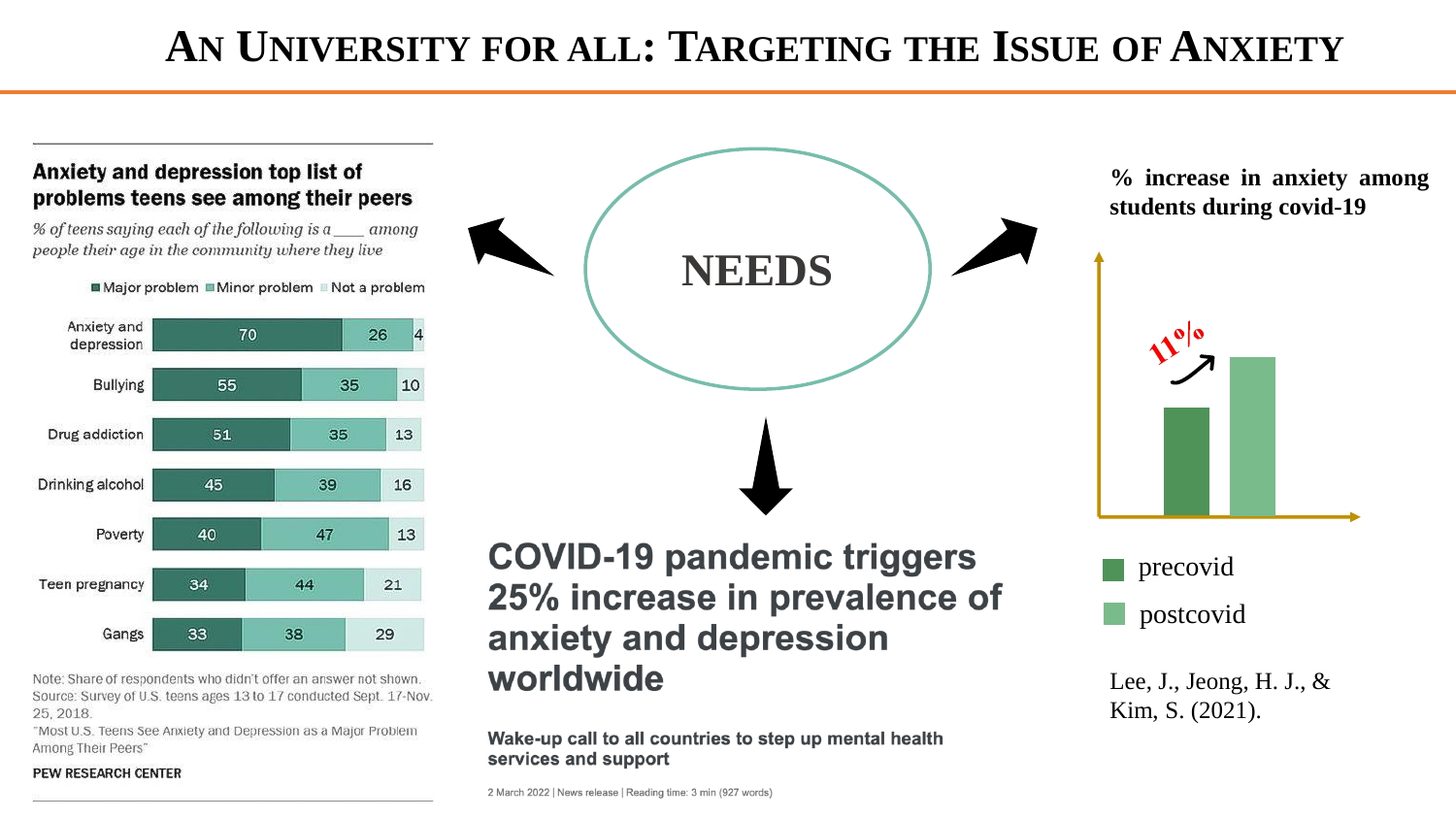#### **SOLUTION: THE CIVIS CIRCLE**

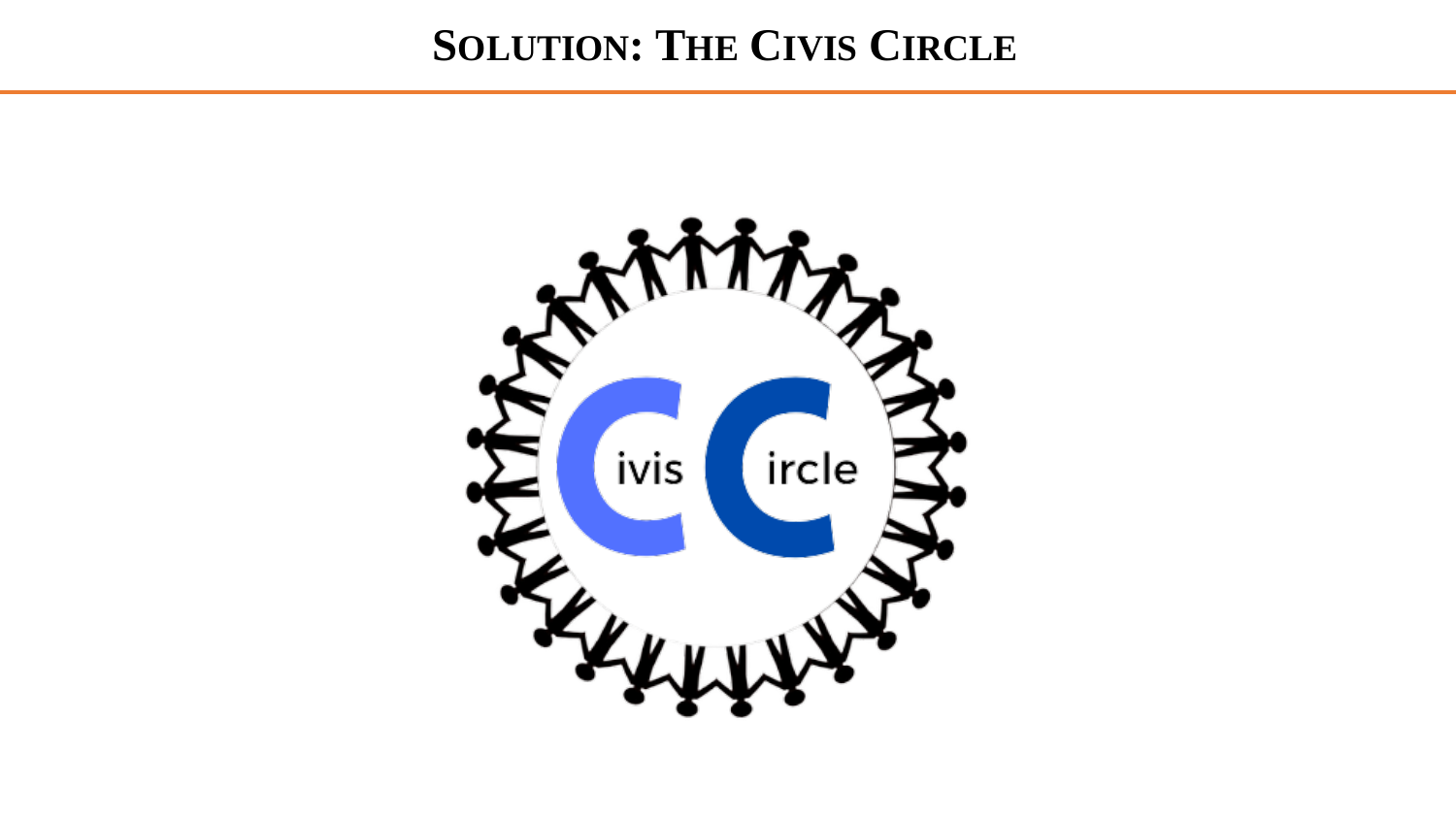### **How**

## **WHO**



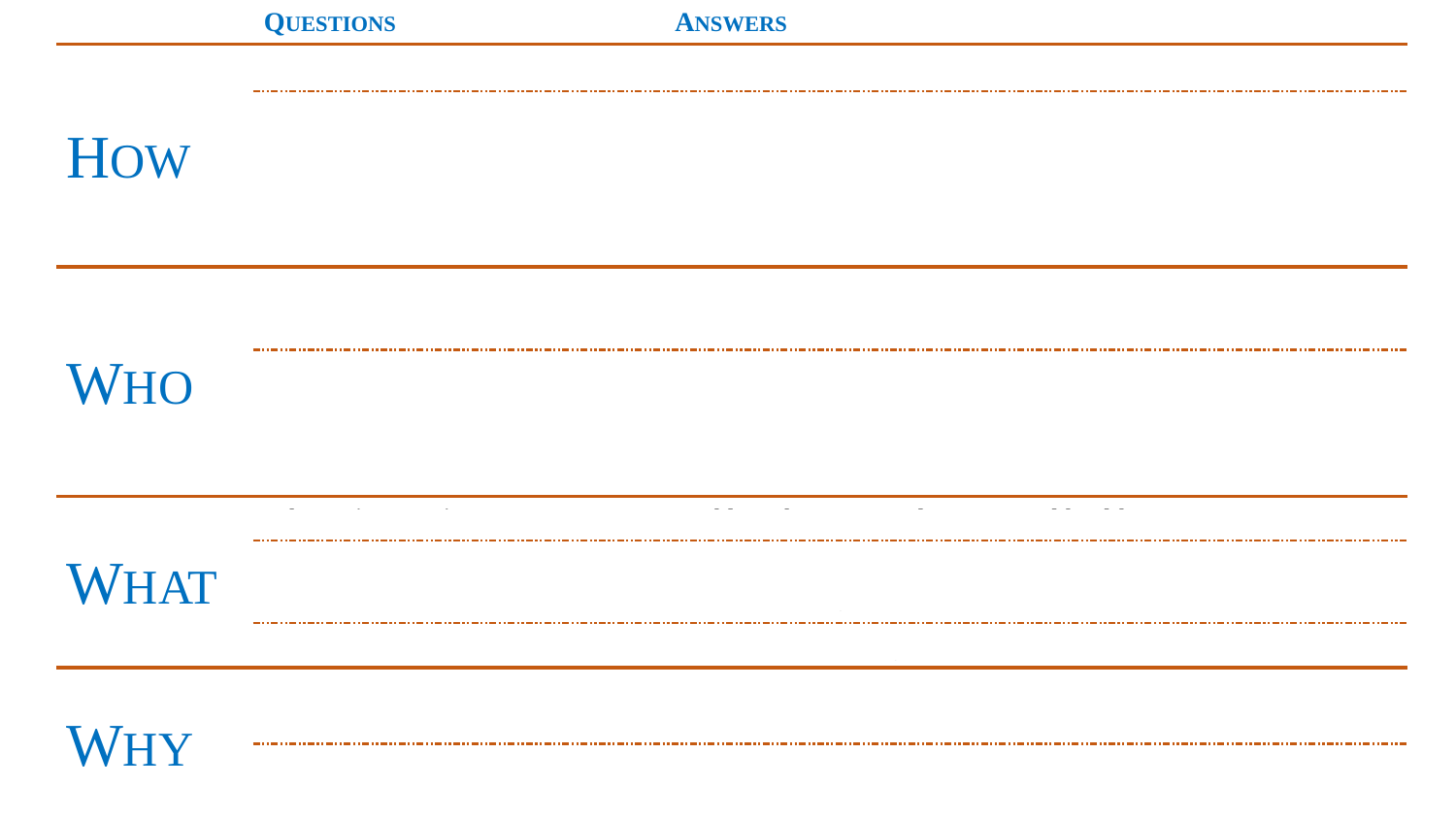#### **REFERENCES**

**Lee, J., Jeong, H. J., & Kim, S. (2021).** Stress, Anxiety, and Depression Among Undergraduate Students during the COVID-19 Pandemic and their Use of Mental Health Services. *Innovative higher education*, 1–20. Advance online publication. <https://doi.org/10.1007/s10755-021-09552-y>

**National Education Association (2019).** The Epidemic of Anxiety Among Today's Students. *Article* https://www.nea.org/advocating-for-change/new-from-nea/epidemic-anxiety-among-todays-students

W**orld Health Organization. (2022).** COVID-19 pandemic triggers 25% increase in prevalence of anxiety and depression worldwide. *Article*. https://www.who.int/news/item/02-03-2022-covid-19-pandemic-triggers-25 increase-in-prevalence-of-anxiety-and-depression-worldwide